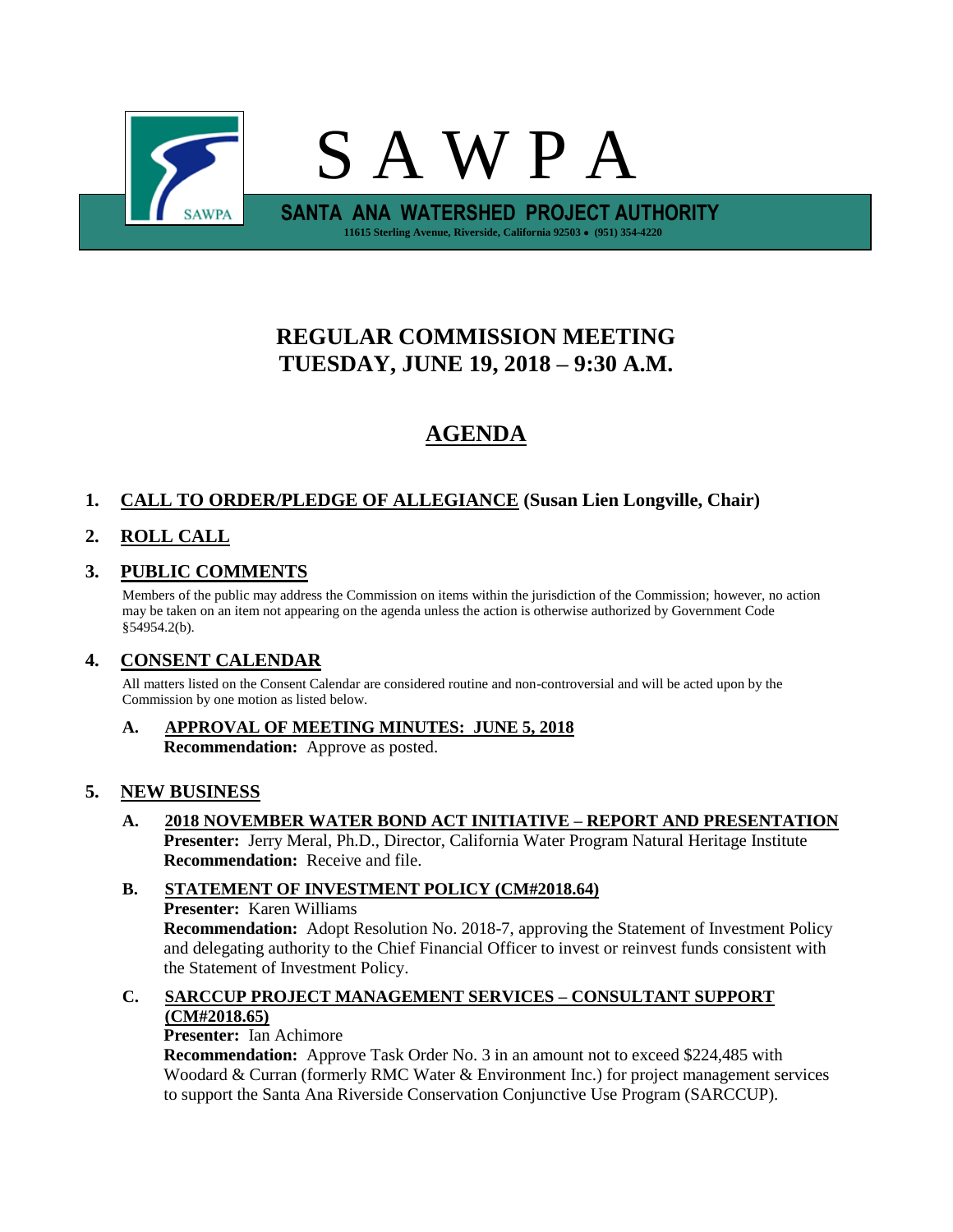### **6. INFORMATIONAL REPORTS**

**Recommendation:** Receive for information.

- **A. CASH TRANSACTIONS REPORT – APRIL 2018 Presenter:** Karen Williams
- **B. INTER-FUND BORROWING – APRIL 2018 (CM#2018.61) Presenter:** Karen Williams
- **C. PERFORMANCE INDICATORS/FINANCIAL REPORTING – APRIL 2018 (CM#2018.62) Presenter:** Karen Williams
- **D. BUDGET VS ACTUAL VARIANCE REPORT – FYE 2018 THIRD QUARTER - ENDING MARCH 31, 2018 (CM#2017.63) Presenter:** Karen Williams

#### **E. FINANCIAL REPORT FOR THE THIRD QUARTER ENDING MARCH 31, 2018**

- Inland Empire Brine Line
- $\bullet$  SAWPA

**Presenter:** Karen Williams

#### **F. THIRD QUARTER FYE 2018 EXPENSE REPORTS**

- General Manager
- Staff

**Presenter:** Karen Williams

#### **G. GENERAL MANAGER REPORT**

#### **H. SAWPA GENERAL MANAGERS MEETING NOTES**

- $\bullet$  June 12, 2018
- **I. STATE LEGISLATIVE REPORT Presenter:** Rich Haller
- **J. CHAIR'S COMMENTS/REPORT**
- **K. COMMISSIONERS' COMMENTS**
- **L. COMMISSIONERS' REQUEST FOR FUTURE AGENDA ITEMS**

#### **7. CLOSED SESSION**

**A. CONFERENCE WITH LEGAL COUNSEL – EXISTING LITIGATION PURSUANT TO GOVERNMENT CODE SECTION 54956.9(d)(1)**

Name of Case: Spiniello Companies v. Charles King Company, Inc., Santa Ana Watershed Project Authority, The Ohio Casualty Insurance Company (Superior Court of Los Angeles BC616589)

#### **8. ADJOURNMENT**